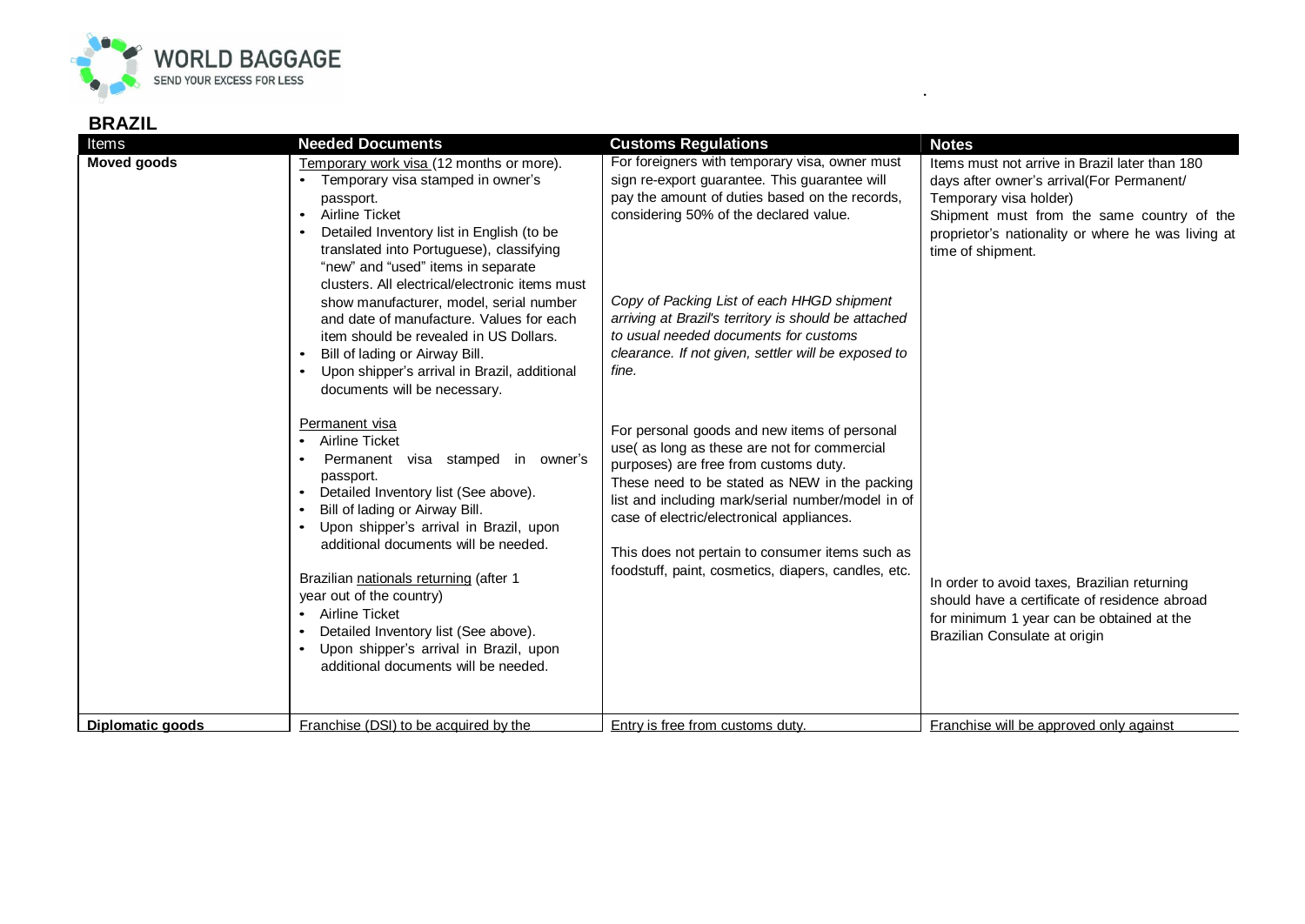

## **BRAZIL**

| Items                                                | <b>Needed Documents</b>                                                                                    | <b>Customs Regulations</b>                                                                      | <b>Notes</b>                                                                                                                      |
|------------------------------------------------------|------------------------------------------------------------------------------------------------------------|-------------------------------------------------------------------------------------------------|-----------------------------------------------------------------------------------------------------------------------------------|
|                                                      | Embassy with the Brazilian Ministry of<br>Foreign Affairs.                                                 |                                                                                                 | presentation of the Bill of Lading. Must be<br>send immediately.                                                                  |
| <b>Household devices</b>                             | SAME AS MOVED GOODS                                                                                        | SAME AS MOVED GOODS                                                                             | No restriction so long as in the custody of<br>shipper for 180 days/6 months and compatible<br>with shipper's economic condition. |
| <b>Electrical devices</b>                            | SAME AS MOVED GOODS                                                                                        | SAME AS MOVED GOODS                                                                             |                                                                                                                                   |
| <b>Computers</b>                                     | SAME AS MOVED GOODS                                                                                        |                                                                                                 |                                                                                                                                   |
| <b>Heirlooms/Bequest</b>                             | Contact your agent on each individual<br>situation.                                                        |                                                                                                 |                                                                                                                                   |
| <b>Memorabilia and Gifts</b>                         | SAME AS MOVED GOODS                                                                                        | If part of HHG, importation is free from duty.                                                  | No restriction as long as not for money-making<br>purposes.                                                                       |
| <b>Antiquity, Artworks</b>                           | SAME AS MOVED GOODS                                                                                        | If part of HHG, importation is free from duty.                                                  | <b>SEE GIFTS</b>                                                                                                                  |
| <b>Valued metal articles</b><br>(like money, jewels) | SAME AS MOVED GOODS                                                                                        | If part of HHG, importation is free from duty.                                                  | Strictly for personal use only.                                                                                                   |
| <b>Autombiles</b>                                    | Bill of Lading, Franchise (DSI)                                                                            | Importation is allowed for foreign diplomats.                                                   |                                                                                                                                   |
| Motorcycles, Passenger cars                          |                                                                                                            | Importation is allowed for foreign diplomats.                                                   |                                                                                                                                   |
| <b>Other vehicles</b>                                |                                                                                                            | SAME AS Passenger cars, motorcycles                                                             |                                                                                                                                   |
| <b>Boats</b>                                         | Contact your agent for each individual<br>situation.                                                       |                                                                                                 |                                                                                                                                   |
| Machines, spare parts,<br>appliances                 | Contact your agent for information.                                                                        |                                                                                                 | If required for exercise or shipper's<br>Profession, importation is allowed.                                                      |
| Pets(Cats & Dogs)                                    | Brazilian Consulate approved Health and<br>vaccination certificate from point of origin                    | After veterinarian's examination at customs,<br>clearance will only be available.               |                                                                                                                                   |
| <b>Other animals</b>                                 | Subject to approval of the Brazilian<br>Ministry of Agriculture prior to departure from<br>origin country. | After veterinarian's examination at port of entry,<br>customs clearance will only be available. |                                                                                                                                   |
| Alcoholic liquor                                     | Shipper's inventory should contain part<br>of household goods                                              | Should pay 50% on declared value for<br>import duties.                                          |                                                                                                                                   |
| <b>Carpets</b>                                       | SAME AS MOVED GOODS                                                                                        | If part of HHG, importation is free from duty.                                                  |                                                                                                                                   |
| <b>Plants</b>                                        |                                                                                                            | Subject to confiscation. Importation is prohibited.                                             |                                                                                                                                   |
| <b>Foods</b>                                         |                                                                                                            | Should pay 50% of the typical value or the                                                      |                                                                                                                                   |